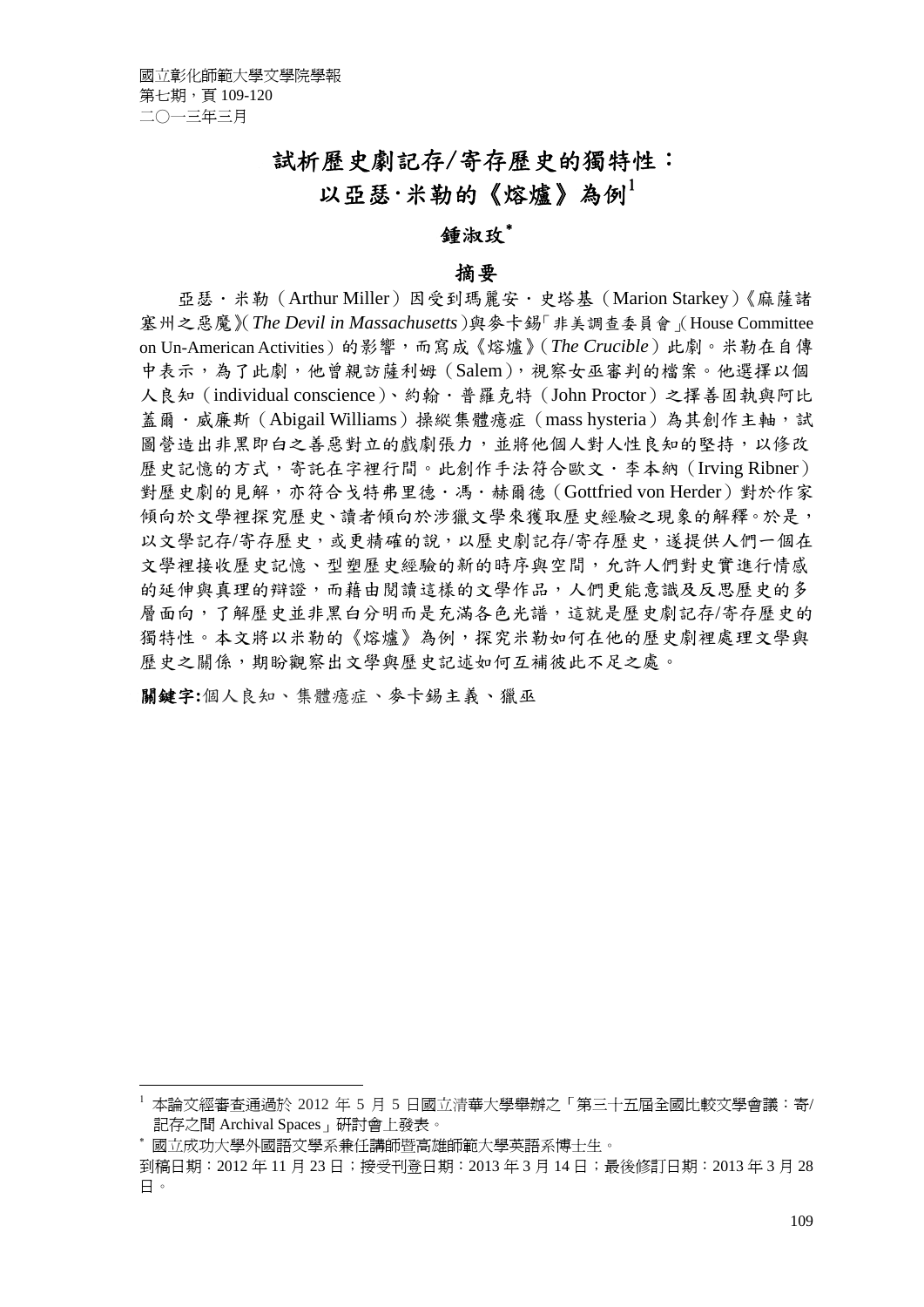## **The Uniqueness of Historical Plays in Recording History: On Arthur Miller's** *The Crucible*

### **Shu-mei Chung**<sup>∗</sup>

### **Abstract**

Inspired by Marion Starkey's *The Devil in Massachusetts* and influenced by "the McCarthyite witch-hunts of the House Un-American Activities Committee," Arthur Miller determined to write *The Crucible*. In order to write this play, Miller visited Salem to research the archives of the witchcraft trials. He focused on issues of individual conscience, with John Proctor's holding fast to justice and Abigail Williams' manipulation of mass hysteria, as the themes of the play, trying to build up the dramatic tension between good and evil. By remodeling historical events, he presents his beliefs with regard to individual conscience in this work. The method he applies in the play runs parallel with what Irving Ribner has emphasized in his definition of historical play, and also responds to Gottfried von Herder's explanation of the trend in which the author tends to explore history in literature and the reader tends to grasp historical experiences in literature. Therefore, to record history in literature or—put it in a simple way—to record history in historical play, provides people with a new sense of time and space for receiving historical memories and reshaping historical experiences. It allows people to bear further emotions and carry on more debates about the truth of events. Then, by reading these kinds of literary works, people may sense and reflect more on various aspects of history, discovering that it is not just black and white. This is the uniqueness of historical plays in recording history. The essay will examine how Miller deals with the relationship between literature and history in *The Crucible* and show that literature and historical narrative do indeed complement each other.

**Key words:** individual conscience, mass hysteria, McCarthyism, witch hunt

1

<sup>∗</sup> Adjunct Instructor, Department of Foreign Language and Literature, National Chen Kung University & Doctoral student at Department of English, National Kaohsiung Normal University. Received November 23, 2012; accepted March 14, 2013; last revised March 28, 2013.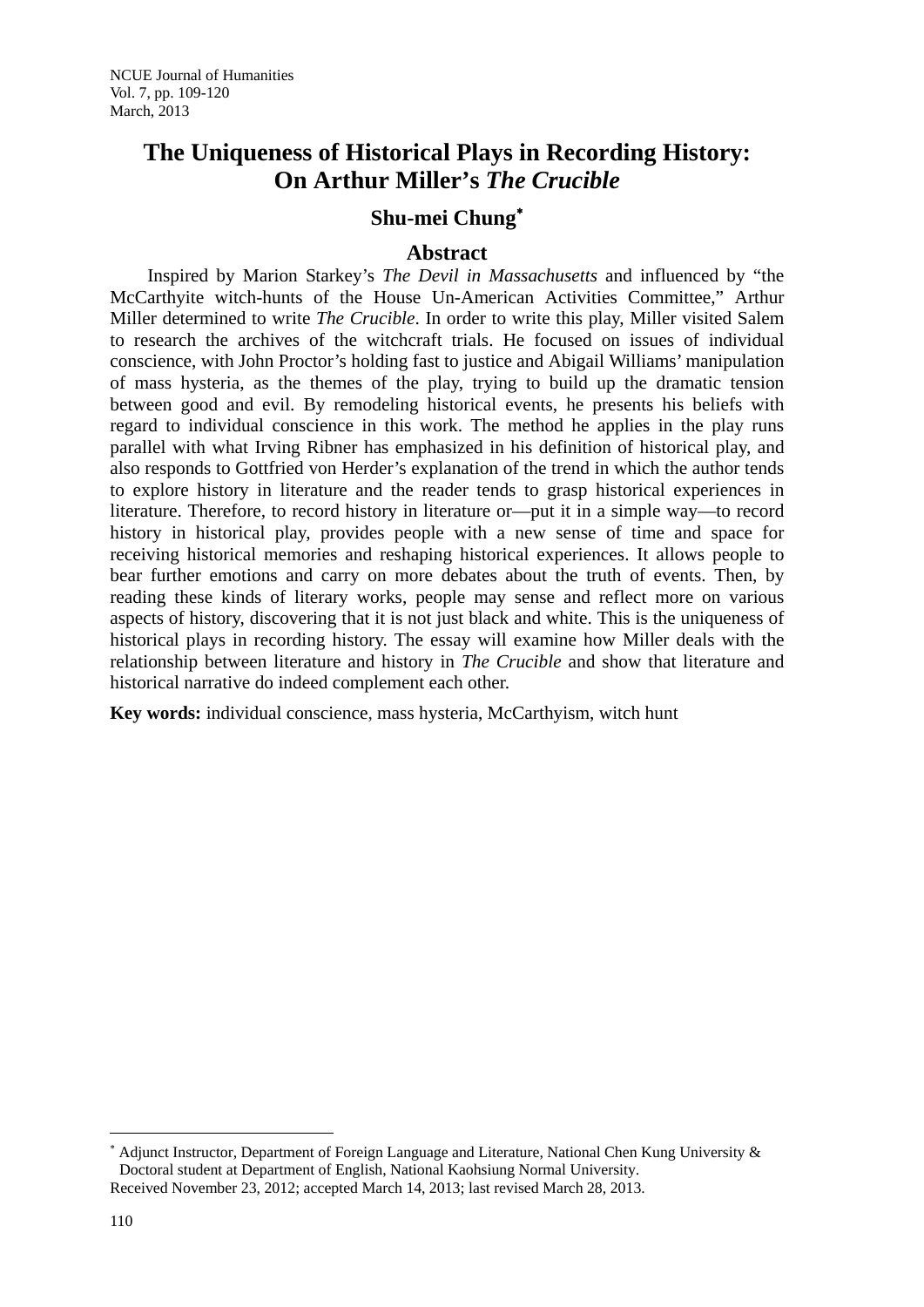京里斯多佛·畢茲白(Christopher Bigsby)在《熔爐》的導讀中指出,亞瑟·米 勒因受到瑪麗安.史塔基(Marion Starkey)《麻薩諸塞州之惡魔》(*The Devil in Massachusetts*)的啟發與麥卡錫「非美調查委員會」(House Committee on Un-American Activities)的影響而寫成此劇。米勒認為此劇是「一種對美國五零年代早期政治現 實理性的分析與戲劇性的呈現」(Bigsby xi)。畢茲白表示,除了麥卡錫主義之外, 米勒反映的是:「那將社區固結住的社會契約崩解了,連同那將個體們繫在一起的愛 與相互尊敬也是」(Bigsby xv),還有,「對別人的寬容也崩解了……以至於親愛的丈 夫與妻兒變成了鐵石心腸的敵人、慈愛的父母變成了漢不關心的監護者,或甚至成 為剝削他們孩子的人」(Bigsby xv)。於是,讀者可從本劇中觀察到,「背叛、否定、 輕率的審判、自我辯白在時間與空間上皆距今不遠」(Bigsby xvi)。另外,《熔爐》 也處理了「個人良知」(individual conscience)(Bigsby xxi)的議題,揭示出當個人 在面臨不公平的指控與判決時,在保持他(或她)良知完整上所做的掙扎。劇中人 物約翰·普羅克特 (John Proctor)、吉勒斯 · 柯爾利 (Giles Corey) 以及瑞貝卡 · 納爾 斯(Rebecca Nurse)就是這類的受害者:他們堅持個人良知直到他們嚥下最後一口 氣。我們因此要問,為何個人良知對於這些人物如此重要,而答案也許就在於:「個 人良知使人的完整性(integrity)與同一性(identity)得以復原,從而置個人於社會 實踐(social action)之中心」(Bigsby xx)。當米勒決定讓普羅克特成為一位擁護自 身良知的悲劇英雄時,米勒強調:「在某些時刻,除了個人良知之外,再沒有什麼能 讓這世界免於支離破碎」(Bigsby xxi)。

除了畢茲白的陳述外,其他《熔爐》的評論家也都注意到劇中相似的主題:歷 史事件。其一為薩利姆(Salem)的女巫審判,其二為五零年代進行反共產主義者調 查的麥卡錫主義(McCarthyism),兩者皆牽涉到個人反抗威權的掙扎過程。愛蜜莉. 米勒·柏狄克(E. Miller Budick)在她的〈《熔爐》的歷史與其他鬼怪〉一文中,反 駁了大衛*·*萊文(David Levin)稱米勒無法嚴肅處理政治歷史事件以至於他的戲劇在 美學上充滿了錯誤的論點(Bloom 127)。柏狄克相信米勒的戲劇呈現出一種「贊成 道德的可塑性」之論調 (Bloom 129), 她指出, 因為米勒此劇拒絕順從諸如清教主 義和麥卡錫主義此類的權威獨裁系統,「此劇在史料上的運用和對道德暴力狀態所做 的投射」(Bloom 128),對非難此劇的評論家而言,是難以理解的。麥可·歐尼爾 (Michael J. O'Neal)贊同赫柏特.林登伯格(Herbert Lindenberger)的歷史劇觀點,  $^{\rm 1}$ 歐尼爾也認爲米勒此劇所投射的歷史觀點是一種「縱向的」("vertical") 觀點,因 為他在此劇中所描述的是一個「以揭露反覆循環的人類行為模式,共時性地、『縱向 地』顯示歷史斷面圖,而非呈現「前情狀況」("the antecedent conditions")給予觀眾 檢視的橫向的歷史觀點」(112)。威廉.麥吉爾(William J. McGill, Jr.)支持米勒的 聲明,他認為米勒「對歷史精確性的關注,是一種普遍化的而非特定的關注」 (262-63)。麥吉爾也強調,身為劇作家,米勒的責任是「說實話」,是「去傳達他 對於歷史事件真正的『真實本質』("essential nature")的了解」(263)。同樣地,除 了指稱麥卡錫主義為「毫無任何證據根據的毀滅性控訴」外,亨利·波普金(Henry Popkin)在他的〈亞瑟·米勒之《熔爐》〉一文中,將薩利姆女巫審判的重要性和五 零年代進行的反共產主義者調查並置 ,且表示如此一來便可「防止我們對這些事件 以及我們自己年代裡類似事件之間做出太立即和太天真的識別」(145)。羅柏特・沃 肖(Robert Warshow)根據觀眾對於此劇的反應而判斷,此一具有「廣泛意義」

林登伯格表示:「歷史劇,就它在反映與詮釋過去事物的範疇上而言,是可以被視為歷史思考之分 支的,不過它卻是一個投射關於歷史的假說和個人學裡推測多過投射已充分發展的哲理的歷史思考 之分支。」(qtd. in O'Neal 112)。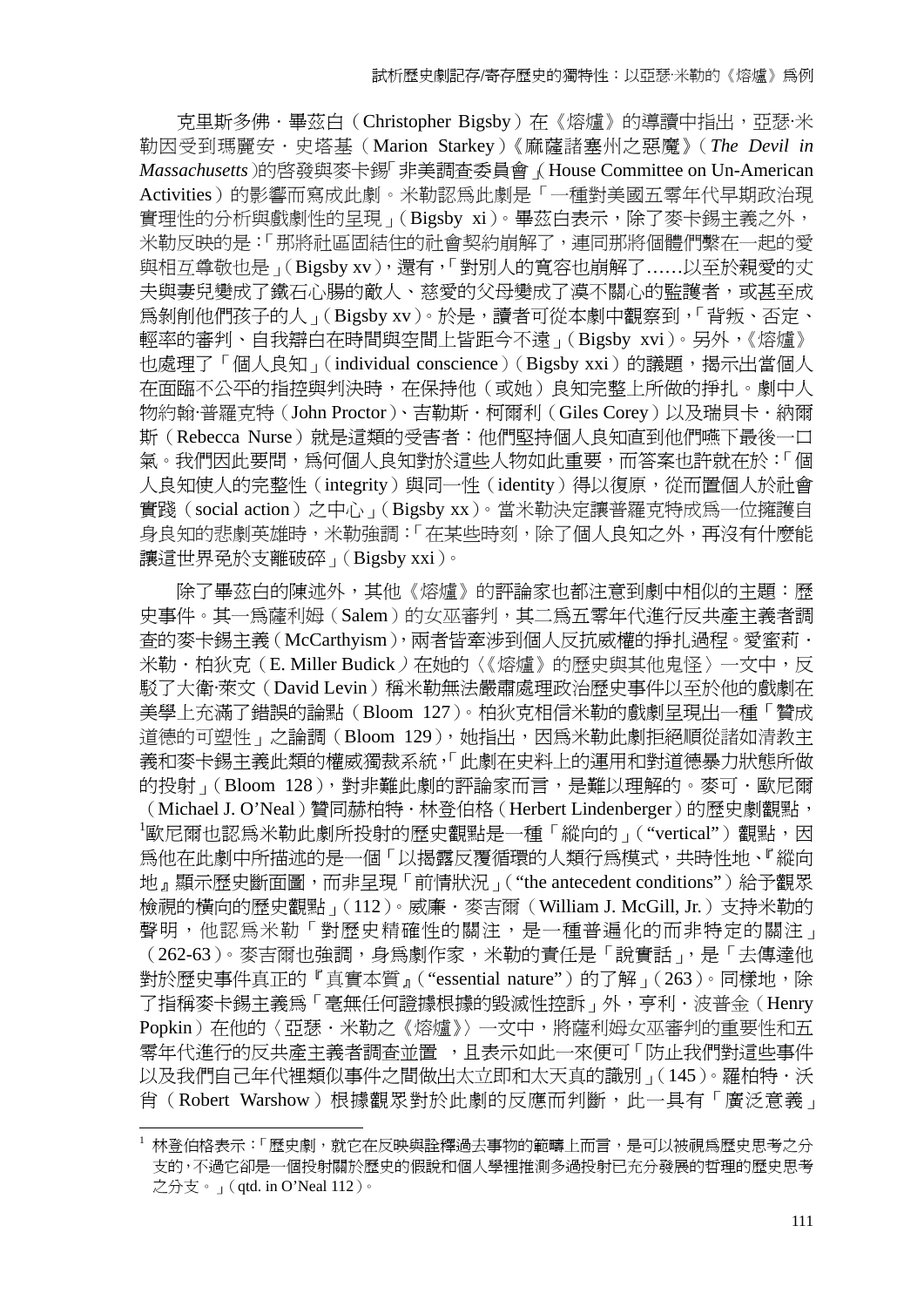("universal significance")的劇作,確實是被創作出來說明在一九五零年代發生在美 的、「很像這些審判的某些事」(269),也就是「關於阿爾杰·希斯(Alger Hiss)、 歐文·拉鐵摩爾(Owen Lattimore)、茱莉亞和伊瑟.羅森柏夫婦(Julius and Ethel Rosenberg)以及參議員麥卡錫(Senator McCarthy)……的某些事」(268)。就這點 而言,米勒和「擅用過去向現在強調道德」的布萊希特(Brecht)很相像(Cohen 81)。 此外,柏納.杜柯爾(Bernard F. Dukore)在他的《文本與表演:《推銷員之死》與 《熔爐》》一書中指出,《熔爐》的眾主題之一,即是權威與反對權威強求限制的個 人之間的衝突(45);在〈亞瑟·米勒《熔爐》中的社會與個人〉一文裡,尚馬利· 柏內(Jean-Marie Bonnet)則認為,此劇持續地在對立的兩極端之間移動,而個人必 須被個別的淨化以便使其社會呈現為一整體(32)。他們兩者的觀點也在布萊希特的 戲劇裡所採用發展的共通主題 (universal theme) 上獲得共鳴, 也就是「權威與個人 的探究自由之間的比較」(Cohen 85)。

在充分了解上述這些似乎比較傾向於以麥卡錫主義為主題的討論之後,筆者不 禁要問,為何眾學者對麥卡錫主義著墨甚多,卻較少討論發生在一群少女身上、很 明顯地以阿比蓋爾·威廉斯 (Abigail Williams) 為首的、在此劇中主導整個巫術審 判的集體癔症(mass hysteria)?關於這一點,波普金也表示:「這群小孩的邪惡, 尤其是阿比蓋爾,被解釋得並不夠多」(145)。又,為何此劇所根據的是一段女巫審 判的歷史,寄存的竟是一段近代的政治史?而女巫審判與麥卡錫主義之間有何關 聯?既然米勒曾在〈詳解戲劇之歷史精確性〉("A Note on the Historical Accuracy of the Play")裡清楚說明了,此作品不應被視為一部學院派的歷史,雖然他仍然期盼「讀 者能夠發現人類歷史中最怪異最可怕的眾篇章中之一的精粹本質」(2003: 2),《熔爐》 是否還能被視為一部歷史劇?若真如此,那麼涵蓋在此劇中的歷史與文學的關係又 是為何?彼此如何互動?米勒劇中主旨真的僅只是以古諷今嗎?

在回答上述這些問題之前,也許應該回顧有關於薩利姆女巫審判的歷史陳述。 根據賈斯汀.洛維爾(Justin Lovill)的《史上著名審判》(*Notable Historical Trials*), 早在薩利姆女巫審判前,在康乃狄克州就已經有八十件相似的審判以及二十件執行 死刑的紀錄(Lovill 336)。另外,自一六九二年夏季後,在薩利姆就有超過兩百人被 指控操弄巫術,其中一百五十人當然被囚禁,五十五人被威嚇或折磨到招認她們的 罪行為止,且有二十人丟了性命(十九人被吊死;一人被活活壓死)(Lovill 336)。 這些著名的女巫審判有其歷史與宗教背景。麻薩諸塞州在一六八四年時失去了她的 自治特權,並且被編入新英格蘭的統轄範圍內(336)。新英格蘭的政治不穩定性伴 隨著宗教上的焦慮(Lovill 337)。同時,一連串的災難──兩次大火、一次天花、經 濟衰退以及捲土重來的印地安人攻擊事件──使得情況每況愈下。除了這些天災人 禍之外,新來的移民無法在宗教上獲得他們內心的平靜,因為新英格蘭那些想盡辦 法要壓制科學性理性主義狂潮的牧師,正熱切的想認可靈界的存在(Lovill 337)。然 而,這些一廂情願的神職人員所面臨的,卻是像薩利姆當地女孩們這類宣稱她們已 被施以魔法、在社會上被邊緣化的個人。當這些年輕女孩在法庭上作不利於那些她 們所控訴的、在女孩們身上施行巫術的人們之證詞時,這些年輕女孩們和一些法庭 內的人表現得就像是患了癲癇和集體癔症(Lovill 338)。甚至,在幾乎所有薩利姆或 是英格蘭其他地方的審判中,那些宣稱曾被施以巫術的女人,都作證說囚犯的形體 時常出現,把她們捏得很痛、掐她們脖子、咬她們、折磨她們,並且逼迫她們在一 本書上簽下她們自己的名字(Lovill 378)。然而,當這些控訴、審判和執行死刑的案 件數量持續增加時,女巫審判的狂熱卻開始向這場鬧劇的始作俑者反撲。洛維爾認 為,這是因為控訴者開始把她們的目標從被社會邊緣化或易受傷害的弱勢與個人,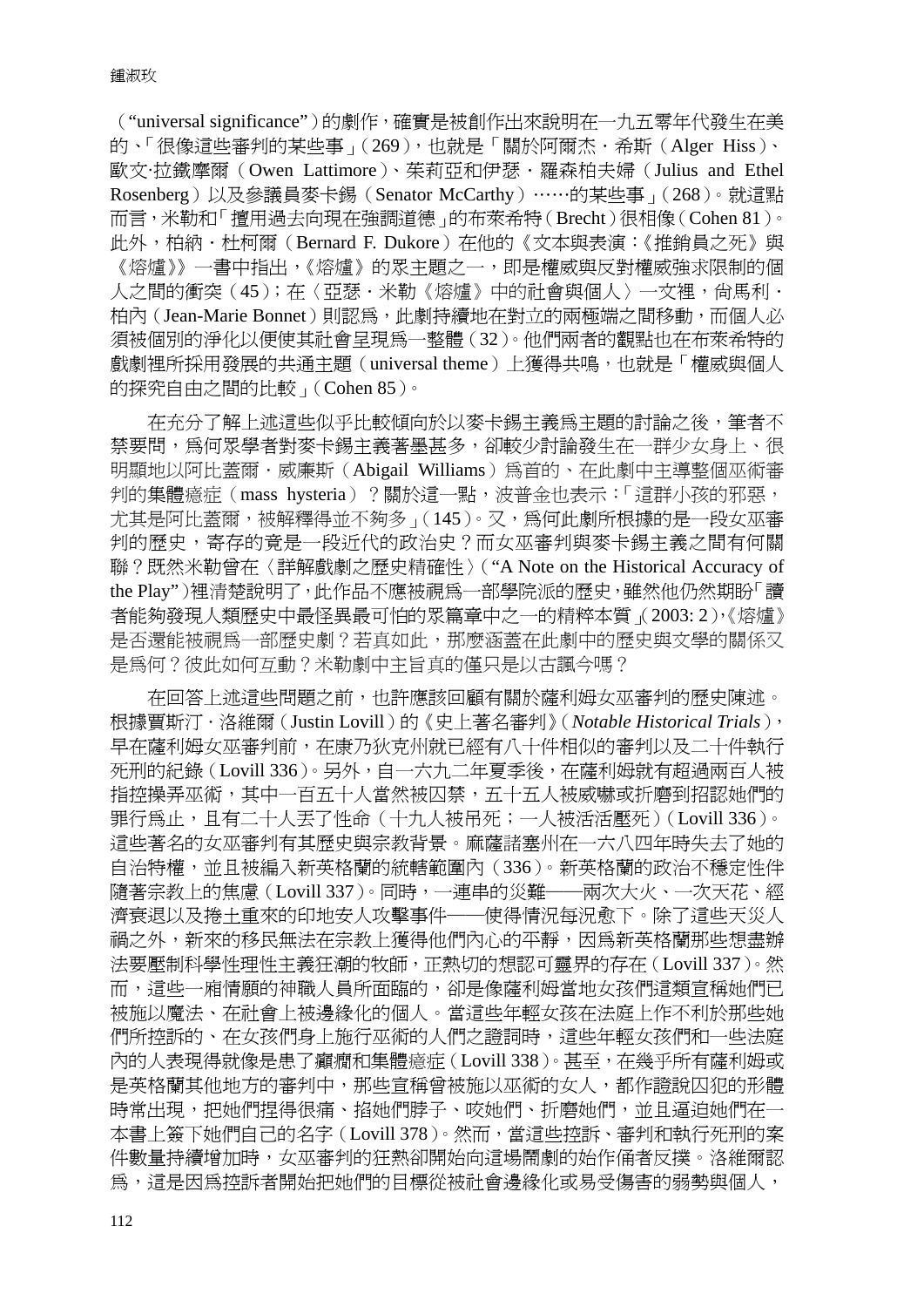轉移到像是菲普斯省長夫人 (Governor Phips's wife)、克頓·馬瑟 (Cotton Mather) 的若干親戚,還有前省長布萊斯萃 (ex-Governor Bradstreet) 的兒子這一類與政界有 良好關係的人物(Lovill 400)。一旦統治階級被拖下水時,審判便開始失去它在統治 階級口中所謂的合法性。菲普斯省長甚至開始思考,那些遭到控訴而被關起來的囚 犯們,基於他對他/她們好名聲的認知,「無疑地,是無辜的」(Lovill 400)。從洛維 爾的觀察可知,他試圖以一種傾向於歷史觀的角度,闡明發生在薩利姆少女及其他 可能被施巫術的個人身上的集體癔症之前因後果,他也提到了她們是如何憑藉著她 們的控訴,竟能使整個村子淪為集體恐懼的犧牲品(Bonnet 32)。諷刺的是,當她們 企圖去挑戰一個比她們更高位的威權或統治階級時,這些操作集體瘡症的控訴者最 終還是被制止了。

在社會心理學(socio-psychological)上,集體癔症<sup>2</sup>是一種顯現在超過一人以上 的個體身上相同或相似的歇斯底里症狀之現象,當一群人相信他們遭受到相似病疾 困擾或是當其中一個體在遭遇一連串壓力之後變得歇斯底里時,集體癔症於焉產 生。值得注意的是,目睹神蹟通常都被歸類為一種集體癔症。一旦這最初發作的個 體顯現出徵兆時,其他個體也會跟進,開始顯現出相似的症狀,暈眩、肌肉無力、 痙攣、頭痛等,都是典型症狀。法蘭克.范斯洛醫生(Dr. Frank Fanselow)指出, 集體癔症是一種通常會無意識地回應那些很講求紀律及環境受限制的、深植人心之 焦慮的產物。雖然男女兩性皆有可能罹患集體癔症,但在歷史上它還是比較容易發 生在女性身上(Bandial)。換句話說,集體癔症通常發生在那些「非常階級化的」、 以及「要求一致性與高度紀律」的機構,或是發生在那些人們彼此一致性程度偏高 的地方,以致於「他們極易彼此認同,所以任何非一致性或是不服從都不被容忍, 而且通常很快就會被懲罰」(Bandial)。針對這點,羅伯·巴索米歐與艾瑞克.古德

(Robert E. Bartholomew and Erich Goode)也提議,集體癔症的發生「典型地影響小 型的、在封閉環境裡緊密結合的團體,例如,學校、工廠、女修道院和孤兒院」 (Bartholomew and Goode)。巴索米歐與古德進一步指出,集體療症有兩種型態:焦 盧型及原動型 (anxiety and motor hysteria)。原動型癔症在此值得一提,因其與薩 利姆女巫審判中的集體癔症有相似之處。巴氏與古氏對原動型癔症的解釋如下:

原動型癔症在嚴厲的校園與宗教環境等諸如此類過度講求紀律的、令人無法 忍受的社會機構中是很普遍的,其癥狀包括突發型精神恍惚(trance-like states)、被稱之為「裝腔作勢」(histrionics)的戲劇性反抗行為以及醫生 所說的「躁動」(psychomotor agitation)(懸而未決的焦慮,經過一段長時 間的醞釀,造成傳送訊息到肌肉的神經及神經原的活動中斷,引發間歇性 的抽蓄、痙攣及發抖)。原動型癔症逐漸地隨時間的推移而出現,通常得花 數週或者數月才能平息。(Bartholomew and Goode)

薩利姆小鎭可說就是屬於這種高度講求紀律、嚴苛到令人難以忍受的地方,以致於 鎮上的女孩們無法將她們那天在林子裡的儀式中所見所聞實話實說,而阿比蓋爾又 對她們下封口令,於是她們選擇了一種抗拒的形式──也就是「躁動」──來反映 出那個「人們無法清楚表達異議」(Bandial)的氛圍。於是,當這些女孩們藉由 「裝腔作勢」來訴求她們的反抗時,很難說她們可以為此負責,因為她們幾乎 都是被阿比蓋爾所逼迫利用。對此,筆者不禁要問,難道沒有任何人可阻止這 種裝腔作勢嗎?對於這點,范斯洛醫生建議:「處理癔症(歇斯底里症)的發作時, 必須了解到的是,它是在哪種力量和哪種階級關係的範疇內發生的」(Bandial),而

<sup>&</sup>lt;sup>2</sup> 集體瘡症 (mass hysteria): 其他英譯包括 collective hysteria, collective obsessional behavior, group hysteria, collective delusions, conversion disorder, or mass psychogenic illness.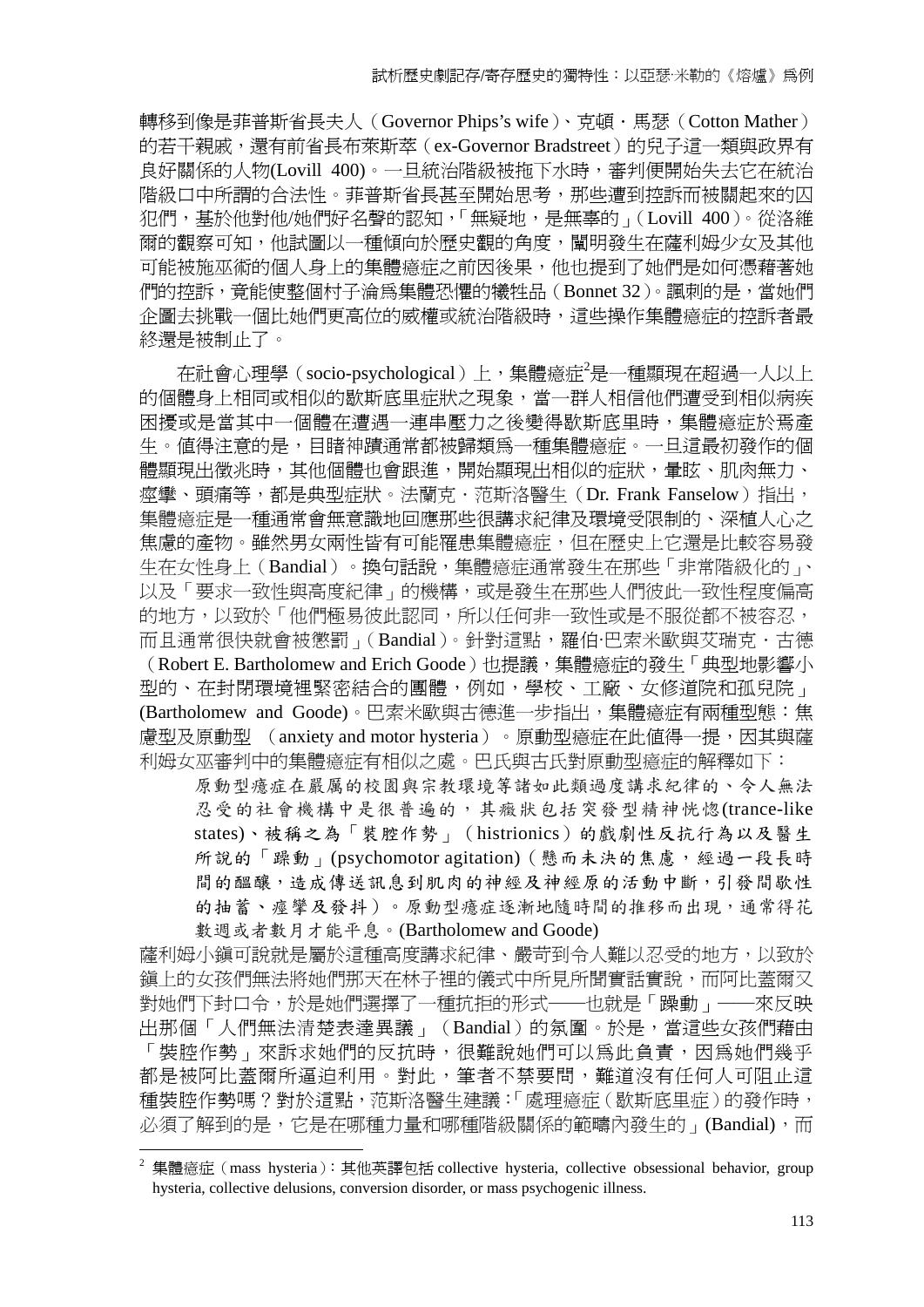「最有效的衡量標準,就是將集體癔症的患者和其團體中的其他成員隔離開來」 (Bandial)。顯然,這個方法在一六九三年當菲普斯省長(Governor Phips)處理薩利 姆女巫審判時,並沒有被當權者採用過。

在閱讀《熔爐》時,讓讀者膽顫心驚的也許不是集體癔症本身,而是阿比蓋爾 如何惡劣的操弄它,而更令人驚訝的是,她操弄它的熟練度竟直逼專業,遠遠超越 她的前輩,也就是那些佯裝有管道可以直通靈界、以便能在其教區「壓制科學性理 性主義狂潮」(Lovill 337)的牧師。第一幕開始時,阿比蓋爾已經顯露出她控制這些 女孩和利用集體癔症的野心。貝蒂(Betty)在她失去意識之後暫時清醒時,如此告 知讀者:事實上是阿比蓋爾召集女孩們到林子裡集合,在那裡以咒文召喚靈魂,而 她甚至在儀式進行中飲血。阿比蓋爾因此對貝蒂大聲咆嘯,並且把施咒召喚靈魂的 責任往緹圖巴(Tituba)身上推,聲稱那都是因為緹圖巴教她們巴貝多斯(Barbados) 歌曲,使得她們又唱又跳(2003: 10)。其實那是阿比蓋爾自己去求緹圖巴教她們怎麼 施咒召喚靈魂的,但在法庭上的衝突過程中,阿比蓋爾卻對緹圖巴大喊:「別撒謊!」 繼而向霍爾告狀:「她(緹圖巴)在我睡覺時來到我跟前;她總是害我夢到墮落!」 (2003: 41 )。在貝蒂第二次暈厥過去以及普羅克特進入貝蒂房裡探視她之前,阿比 蓋爾甚至惡意的威脅眾女孩:

「倘若妳們哪一個人膽敢說出關於其他事的任何一個字,或即將說出一個 字,那我將會在某個恐怖的黑夜裡來到妳身邊,而且我保證會帶著令妳顫慄 的銳器,然後我會讓妳哀求永遠不想再看到太陽下山!」(2003:19)

除了恫嚇他人之外,阿比蓋爾老是說謊,但她卻總是怪別人謊話連篇。她堅持「普 羅克特太太是個多嘴的騙子」(2003:12),只因為她愛上普羅克特,而她知道普羅克 特是不會因為她而離開他妻子的。在第三幕時,在法院裡,首先她「偽善地要求得 到一個她配不上的名聲」(Dukore 47), 並且藉著玩弄人們對魔鬼和巫術的恐懼心理, 威嚇著他們,然後她再假裝看見某樣東西,藉此來逐漸控制法院裡全場氣氛。譬如 說,她一邊很「明顯地顫抖著」、一邊說:「那是一陣風,一陣風!」(2003: 101), 而且就像是她澴沒鬧夠似的,阿比蓋爾「發出一種奇異的、野蠻的、淒厲的哭聲, 並朝著天花板尖叫」,再忍住哭聲說:「你為何來此,黃鸝?」(2003: 106)。而當瑪莉· 瓦倫(Mary Warren)正在法庭裡作證時,這些由阿比蓋爾領導的「哭喊著」的女孩 們重覆著瑪莉所說的每一個字和動作,由這些重複的話語和動作所產生的緊張情 緒,在文本上讀起來的壓迫感已經非常排山倒海了,可想而知,若此劇被搬上舞台 後,它的效果會有多麼震撼:

瑪莉·瓦倫:她們在玩耍中--! 女孩們:她們在玩耍中! 瑪莉·瓦倫轉向全都歇斯底里的她們並且頓足:艾比,住口! 女孩們頓足:艾比,住口! 瑪莉·瓦倫:住口! 女孩們:住口! 瑪莉·瓦倫,用盡所有肺活量並舉起她的拳頭大喊:住口!! 女孩們:住口!! 瑪莉*·*瓦倫已完全分不清了,變成她被阿比蓋爾和女孩們的完全定罪所擊潰, 她開始啜泣,雙手無力地半舉著,而所有的女孩也像她一樣地開始啜泣。(2003:

108)

當她的同伴們正忙著重覆瑪莉所說的話和所做的動作時,阿比蓋爾可沒閒著,她也 忙著繼續「看著上面的鳥」,並且往上指著說:「翅膀!她的翅膀在伸展!瑪莉,拜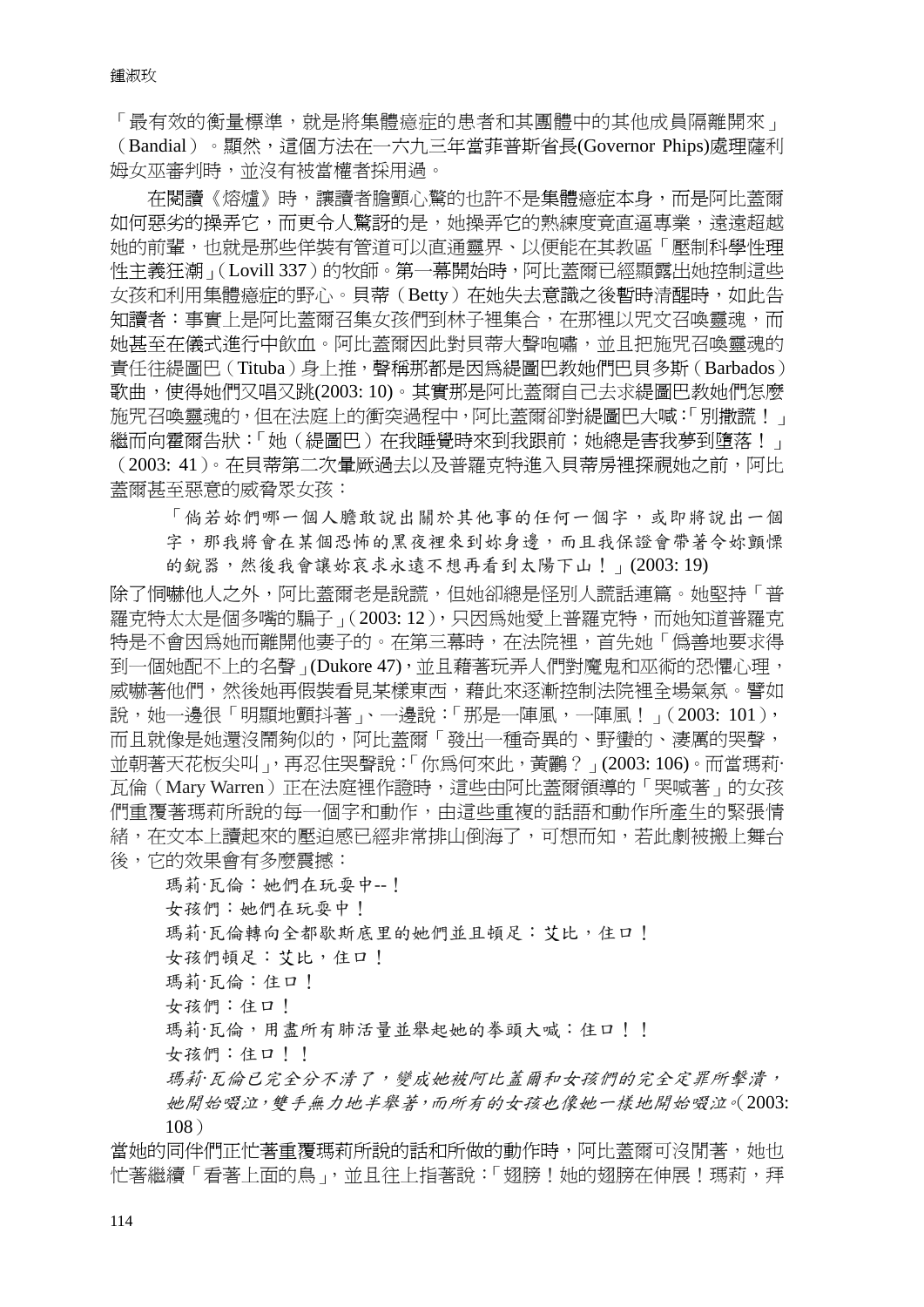託,不要,不要--!」而且就像是這一切還不夠誇張似的,她又哭喊著說出一些只有 在奇幻世界才會發生的事:「她要下來了!她走在光裡!」(2003:109)。最後,阿比 蓋爾這樣結束她的個人秀和女孩們的團體表演:

她*[*阿比蓋爾*]*和所有女孩跑向一面牆,遮住她們的雙眼。這時,就好像全被 困在角落一樣,她們發出巨大的尖叫聲。而瑪莉似乎也被影響了,開張她的 嘴,也跟著她們尖叫起來。然後,阿比蓋爾和女孩們漸漸離去,直到後來,

瑪莉一人被獨留在那裡,往上瞪著「鳥」看,瘋狂的尖叫著。(2003:109) 很顯然地,阿比蓋爾是表現出歇斯底里症狀的始作俑者,而其他女孩只是隨著她一 起進入集體癔症(集體歇斯底里症)。然而,阿比蓋爾做為此集體癔症團「團長」的 時間並沒有持續多久。在第四幕,當她意識到,不久之後,在薩利姆也將會有像在 安多佛(Andover)一樣的、因為女巫審判所帶來的不公不義指控與定罪而引起的暴 動時,她趕緊偷了她舅舅的三十一鎊,連夜乘船逃離薩利姆(2003:117)。

米勒對於這些由阿比蓋爾引領的女孩集體癔症的精彩描述,意味著他對這種似 乎是人性中奇異面向的關注。就如同他所說的:「對我而言,在薩利姆發生的歇斯底 里事件,似乎有某種或數種我們會加以複製的內化程序,而或許藉著揭露那程序之 本質,能讓我們對自身的所作所為投射某些看法」(2003: xi)。在他的《戲劇集》 (Collected Plays)的引言裡,他再次強調:

「驅使我的不只是麥卡錫主義的興起,還包括一些看似更加奇異和神秘的事 件。事實上,一個極右翼政治上的、客觀的、博識的宣傳戰有能力創造的不 僅是一種恐懼,還包括一種新的主觀現實,一個真正地逐漸呈現甚至是可怕 共鳴的盲目崇拜。」(qtd. in Budick 128)

這個比「麥卡錫主義的興起」還要「更加奇異和神秘的事件」,無疑的就是集體癔 症。如果巧妙操作,集體癔症可以成功的將恐懼與狂熱主義注入到社群中。「所有 的歇斯底里都會製造不公不義,因為歇斯底里否定了個人良知,也摧毀了理性實證 的標準」(McGill 263),要吉爾如是說。集體癔症也許會輕易的被企圖控制社會上 被邊緣化者的任何團體所濫用,但是它卻不被容許去挑戰統治菁英。筆者認爲,讓 米勒真正震撼的也許不只是集體癔症本身所帶來的恐懼,而更包括了掌握著高位和 比任何女巫或麥卡錫主義更強大的實權之精英,而這精英深諳如何操縱人們因懼怕 巫術、共產黨等諸如此類事物而產生的集體歇斯底里症。阿比蓋爾也許不是精英, **但是她為一己之私操弄其他女孩的行徑,與米勒所想要指涉的對象如出一轍。** 

而如果真是這樣的話,那麼米勒何不乾脆就在劇中直指此現象,而選擇在他的 創作中將歷史角色特質與若干情節與以虛構(像是在劇作中普羅克特和阿比蓋爾的 年紀以及他們之間的關係,和史實所記載的都不符)?顯而易見的,在文學以創作 之名而提供的保護之下,米勒不需要依照嚴格的歷史精確性的規則,以至於他能夠 以自己的目的與需要改寫歷史事件,就像歐文·李本納 (Irving Ribner) 在定義何爲 歷史劇時所說的:

歷史[劇]的意義……並非在於為了過去本身的緣故而去呈現有關於過去的事

實;它在於如何為了教誨目的而運用過去,而書寫歷史之作家,不管為戲劇

性或非戲劇性,都可自由變更其素材以便更能達到他們教誨的目的。(8)

《熔爐》即是這樣的劇作。米勒在其自傳《時光迴旋》(*Timebends: A Life*)中曾表示, 為了此劇,他曾親訪薩利姆,視察與翻閱有關審判女巫的檔案。米勒回憶道:

……在一九五二年一個冷冷的春日,我是在歷史學會『女巫博物館』裡唯一 的訪客,這裡毫無遺漏的收藏著麻薩諸塞州薩利姆巫術的文件。在那時,這 個機構鮮為外來的學者所知,但自從我的《熔爐》一劇銘記於人心之後,就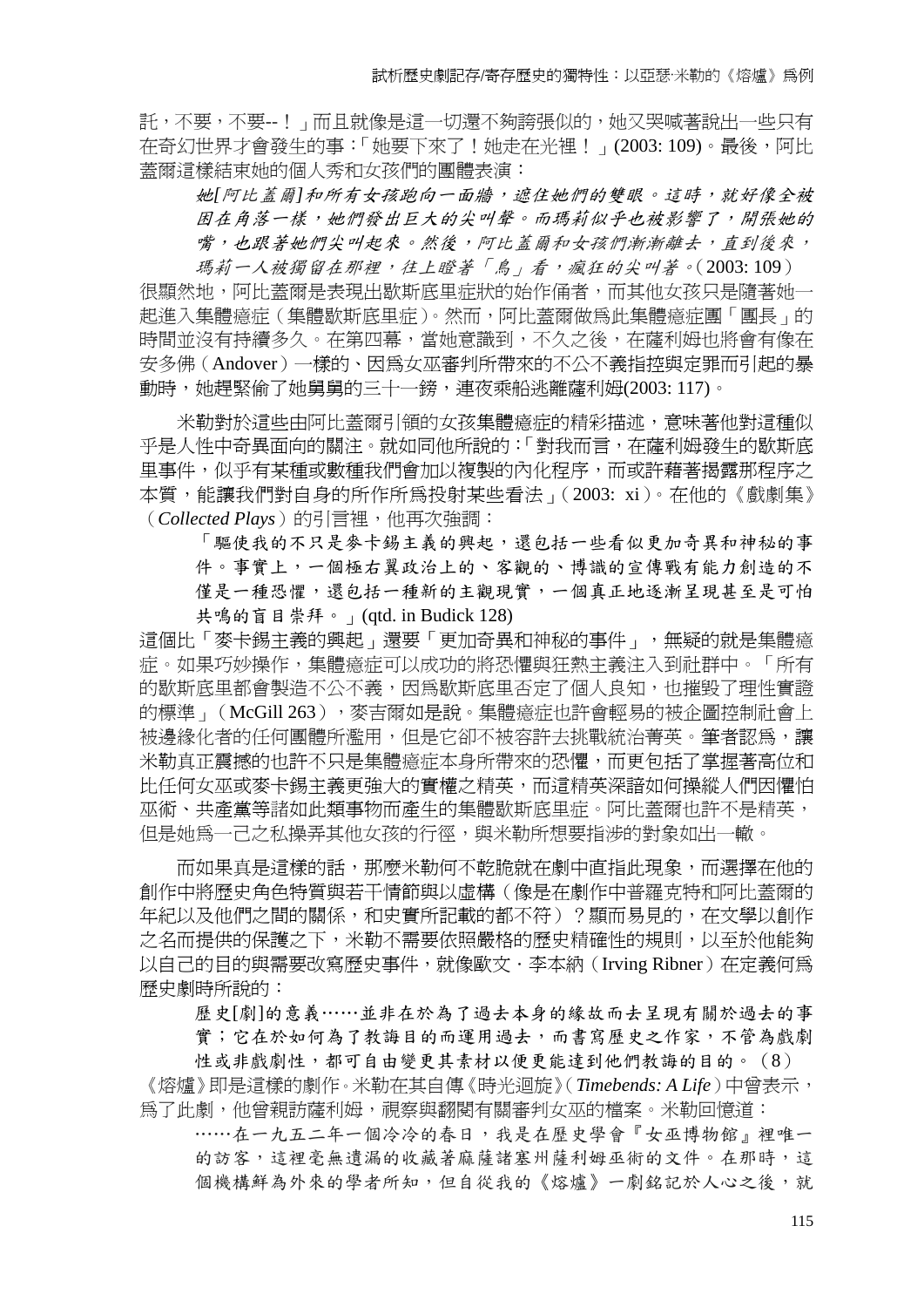更加經常為人所拜訪。<sup>3</sup>我的目光被加了框的、描寫一六九二年薩利姆悲劇冗 長法院會議記錄的蝕鏤畫和木雕所吸引。……畫裡畫的是受到精神折磨的無 辜女孩們恐懼地指著某位秘密地虐待她們、但卻驕傲地藐視她們這種基督徒 式控訴的農夫的老婆。不遠處,在一個巨型的展示窗裡,突顯的是教堂或是 法庭,隱約可見一位法官、十五位左右的下級部屬,和穿著及地罩袍、蓄著 像先知一般的落腮鬍的基督教牧師,極其憤怒的看著這個不可思議的、被魔 鬼驅使的、如鐵似石的被告者。(42)

若說米勒創作此劇有任何教誨之目的的話,那便是,在本劇中,他自由地變更他在 『女巫博物館』裡接觸到的歷史素材,期盼讀者隨著他的筆觸,重新審視控訴者、 被告者和主持正義者三方的「真實本質」。米勒重塑歷史也是為了傳達他個人的意 見,他一方面關注薩利姆女巫審判中的集體癔症如何被操弄,一方面也對那些在他 的時代裡被麥卡錫主義陷害的人們寄予同情。如果說《熔爐》所「記存」的是薩利姆 女巫審判與集體癔症的過程,它所「寄存」的便是麥卡錫主義的權威獨裁系統,而使 這兩者間有共通點的,一是「麥卡錫主義」一辭等同於「獵巫」("witch hunts")的 說法,二是劇中人物及當代世人對「宣告姓名」("name names")的定義。

爲何麥卡錫主義會和「獵巫」此辭彙相連結?在冷戰時期,美國人因為害怕共 產主義在國內橫行,對親共人士加以調查審訊、甚至逼到讓人走投無路,<sup>4</sup>而這種捕 風捉影、任意為之的杳緝行為,喚起人們對女巫審判的記憶,以至於人們將「非美 調查委員會」對涉嫌親共人士的控訴與脅迫,視為等同於獵捕女巫的行徑。也許米 勒想要表達的是,若有人操弄這種對共產主義的恐懼,就等於是操弄對魔鬼/女巫的 恐懼。至於宣告姓名的問題,則皆體現在米勒劇中與現實生活裡。就如同畢茲白注 意到的,每次當主角「哭喊他自己的名字」時,他就決心「要賦予他自己的姓名意 義與完整性」(Bigsby xii)。歐尼爾也觀察到,某些在薩利姆社區的人們「從姓名 所授予的意義」(O'Neal 116)中獲得他們的力量。然而,當那些女孩們在法庭裡召 喚姓名時,她們卻意在羅織任何一個名字被提及之人的罪名,而那些「哭喊的」女 **孩們在這場「僅只提及姓名」的鬧劇裡各個是行家,以至於創造出一種唯有在魔幻** 世界裡才得以見到的奇異景象(O'Neal 116)。就像先前其他無端被「非美調查委員 會」要求抖出所謂親共共犯的當代美國人一樣,米勒自己也曾面臨過這樣當眾宣告 他人姓名的關鍵決擇。在《熔爐》出版後的第三年,米勒被傳喚至「非美調查委員 會」前,被要求供出他人的姓名以便拯救他自己。米勒拒絕,並表示:「我正試著 去、而也將會保衛我自己的理智。我不會供出另一個人的名字而給他添麻煩」(qtd. in Miller 2003: xiii)。米勒也知道,若他這樣做,「他在一九五六年那時的拒絕宣告 姓名將會招致不愛國的指控」(2003: xxii-xxiii)。因此,在此劇中,米勒不但記述 並存放薩利姆女巫審判的史實、以古喻今,也欲藉此一史實抒發對於麥卡錫主義橫 行之己見,將他個人對人性良知的堅持,以修改歷史記憶的方式,寄託在字裡行間 裡。換句話說,個人良知、普羅克特在面對死亡前不願意出賣自己姓名的擇善固執 與阿比蓋爾操縱集体癔症,遂成為米勒此劇的創作主軸,在這主軸上,米勒試圖營 造出非黑即白之善惡對立的戲劇張力,此種創作手法確實符合李本納對於歷史劇的 見解。

<u>.</u>

<sup>3</sup> 注:《熔爐》於一九五三年一月二十二日登上百老匯。

<sup>4</sup> 傅建中在他的〈最後的「中國通」戴維斯〉一文中證實道:「麥[卡]錫時代(原譯:麥加錫),凡是 在中國服務過、並被指為親共的人,日子都不好過,一度是蔣介石政治顧問的拉鐵摩爾(Owen Lattimore)在美國無法立足,不得不去英國教書餬口,漢語學家狄帆西斯(John DeFrancis)靠推 銷吸塵器維生。」見《聯合報》101 年 3 月 16 日:A15 版。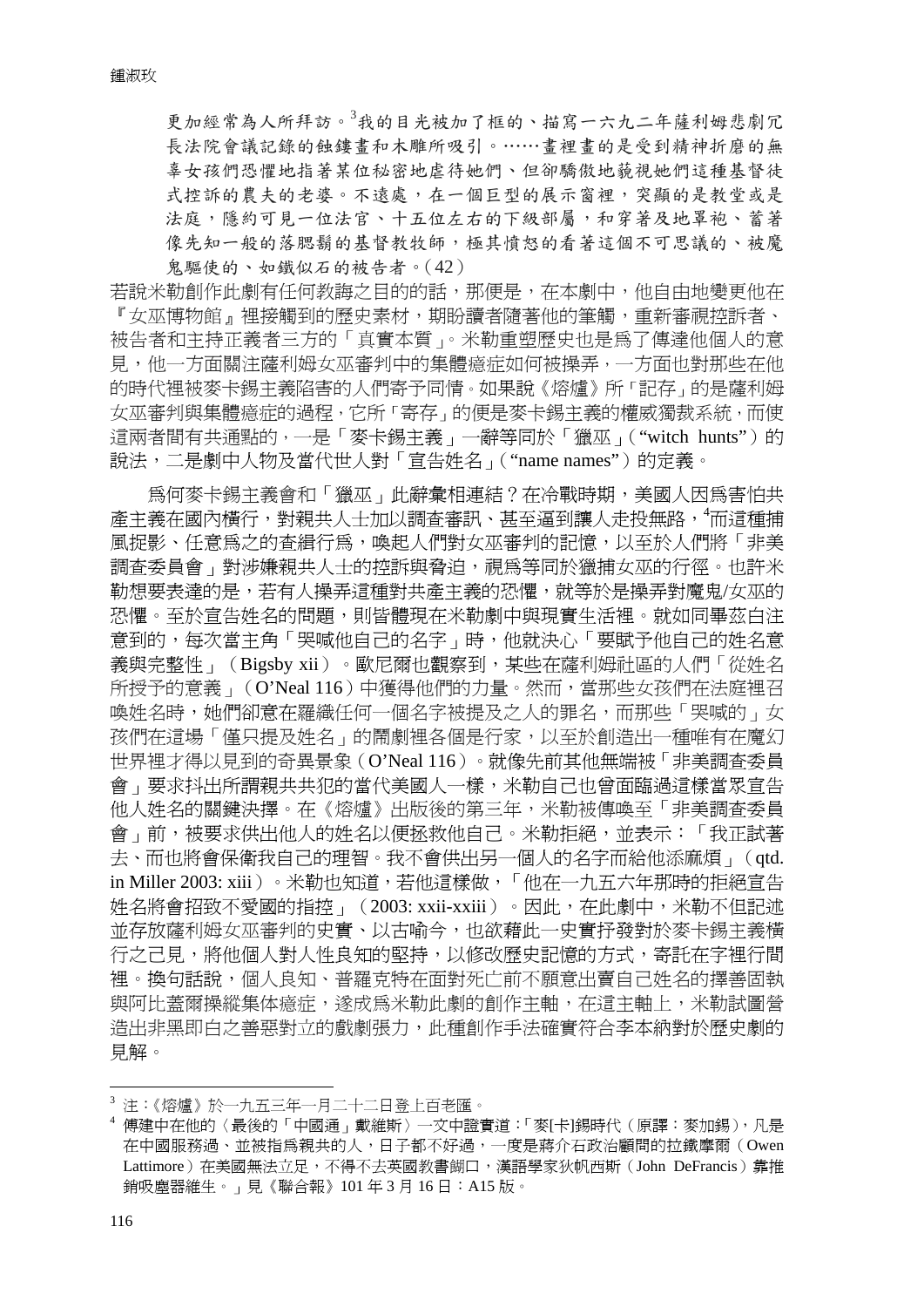而對於這種作家傾向於文學裡探究歷史、讀者傾向於涉獵文學來獲取歷史經驗 的現象,戈特弗里德·馮·赫爾德 (Gottfried von Herder)則提醒我們,歷史的研究也 應該是藝術的研究:

在各種各樣的思考形式、各種各樣抱負和各種各樣想望的詩歌迴廊裡,我們 從而了解各時代與民族,這比經由誤導和悲慘地學習她們政治與軍事歷史的 方式更加直接。從後者這樣的歷史,我們幾乎不能學習更多有關該民族的事 跡,而是她如何被成亡。但從她的詩歌裡,我們卻學到她 的思考方式、她的慾望及需要、她歡慶的方式,還有她如何被自身原則或喜 好所駕馭。 (qtd. in Gallagher and Greenblatt 6-7)<sup>5</sup>

赫爾德的觀點解釋了為何人們偏好文學甚過歷史:當文學逐漸累積各種思想與創新 時,歷史似乎萎縮成一個涵蓋政治與戰爭事件的小範疇,而假若歷史之記述者是那 些享特權並需要扭曲史實以支持其自身論述的精英份子時,該歷史便極可能會誤導 其讀者。

然而,如果認為菁英的影響只針對歷史而非文學的話,這種想法未免太天真。 約翰.艾里斯(John Ellis)在他《失落的文學》(*Literature Lost*)一書裡提出警告, 統治階級現在正極力維護政治正確的政體,不願看到文學總是不斷檢視「由人性意 志薄弱所浩成的缺點」(Ellis 27),抑或是人性險惡面,也就是「殘酷、嗜殺、復 仇、忌妒、貪婪」(Ellis 17)等特質。這些特質既能反應出現實面,又能與其所指涉 的過去之事做個對照(Ellis 3)。而這個政治正確的政體,以「制度上減省的正統派 慣型」(Ellis 11)武裝自己,企圖操縱「文學正典和科學探究」(Ellis 11),來做為 控制社會的形式,並使這兩種範疇對他們有利,以便「對低下階級進行洗腦」(Ellis 19)。於是,高文化(high culture)變成了「統治菁英控制社會的機器之一部分」(Ellis 5),而異議者所能期待的不只是長久以來都存在的被批評,而是「被公然抨擊成既 是個背德的被逐者又是個真正的傻子」(Ellis 11)。艾里斯憂心,如果政治正確入侵 校園,它會感染到整個大學課程與研究,然後「任何不切實際的、但國家領導人認 為有用的理論便會主導整個學術界」(Ellis 7)。身為一位政治正確評論家,艾里斯 認為,就像是「一個徹底的西方現象」("a thoroughly Western phenomenon")(Ellis 15),也像是衝著經濟面向而來的馬克思主義(Ellis 31),這一個失去耐性的、任性 的驅策事物臻至完美的政治正確力量,終將帶來毀滅性的後果。艾里斯因此提出忠 告,我們應該容忍西方文化是個不完美的文化,必須承認它在「把我們從一個自然 狀態的野蠻主義中提升」、在「廢除許多人類殘酷禮節」、在「給予我們民主政治 組織」以及「在文學哲學上貢獻非凡視界、深度、複雜性的人類思想的紀錄」(Ellis 32)等面向上的成功。至於我們現在和這個既帶來優點也帶來缺點的西方文化間的 關係,艾里斯則建議,我們可以在它之上有所建樹,擴展它、修正它;但是如果我 們放任政治正確以其特有的烏托邦式承諾,認為政治正確能取代西方文化,而來打 倒西方文化的話,那我們只能怪罪自己了(Ellis 32)。艾里斯的憂患意識不也和引 起米勒書寫此劇本的動機是一樣的嗎?當米勒根據歷史寫成此劇時,在劇本中延伸 歷史,也修改了歷史,並且拒絕讓任何政治正確(比如說,麥卡錫主義)入侵他的 劇作,對筆者而言,這與艾里斯的理念不謀而合。

值得一提的是,艾里斯並非是唯一對政治正確提出警告的學者,從下列四位學 者的論述當中或許也可以嗅出端倪。查德維克·韓森(Chadwick Hansen)在一九六

<sup>5</sup> 此處筆者之所以將「時代」與「民族」中譯為「她們」及「她」,乃因尊重原文中以"she"指稱此兩 辭彙的關係,並無任何性別歧視之意。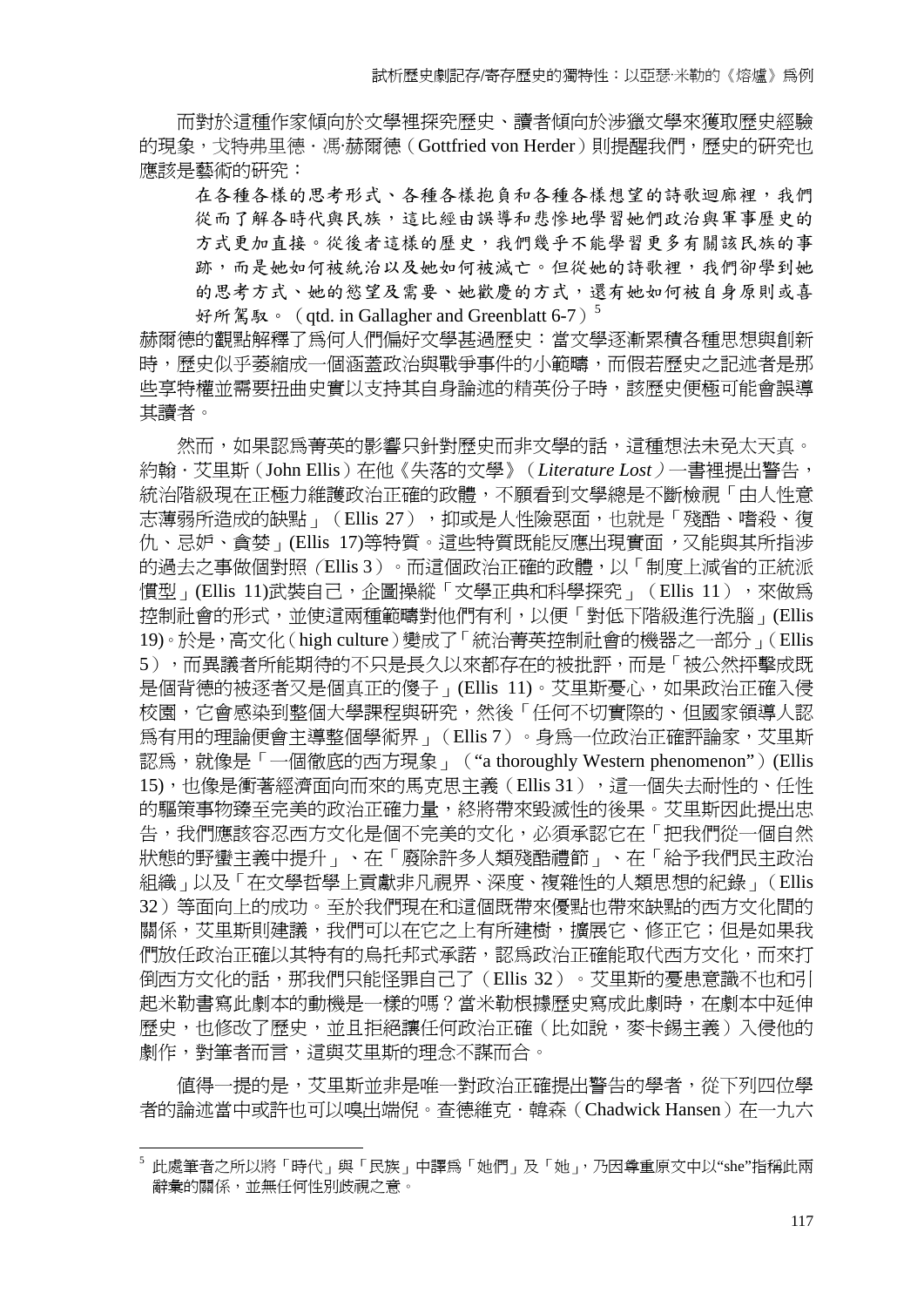九年出版的《薩利姆巫術》(*The Witchcraft at Salem*)一書當中,對一六九二年的薩 利姆女巫審判這件在美國歷史上引起騷動的插曲給予讀者有別於傳統的詮釋和深思 熟慮的重新評估。韓森認為,十七世紀時,在新英格蘭區確實有施行巫術的情事, 就像同時代歐陸也發生同樣的事一樣,但是那些受到精神折磨的人們的行為並不是 騙人的,而是病理學上的。她們在臨床上是所謂歇斯底里症,而非真如一般人所謂 的被施以巫術。同時,牧師們也沒有像他們之前被指責的那樣,從獵巫這件事情上 面得到好處或啓發;相反的,他們是集體癔症的主要反對者。另外,卡羅·卡爾森 (Carol F. Karlsen)在一九八七年出版的《以女體示現的惡魔》(*The Devil in the Shape*  of a Woman)一書中則指出,那曾經在十七世紀末侵襲新英格蘭的獵巫的歇斯底里 症,至今仍縈繞在人們心頭。卡爾森鉅細靡遺的描述被迫害成為女巫的女人們,提 醒人們,對女巫的恐懼和獵捕女巫,其實就是更深一層的一種性別上、宗教上和經 濟上的緊張狀態之體現。而在二零零三年,姜翠芬在其〈現代西方戲劇中的巫術:《熔 爐》的個案研究〉一文中,則直指國家或社會機器操控巫術審判以遂其政治與宗教 目的之黑暗面。姜翠芬認為,「藉由尋巫或懲罰/排除女巫巫士來規訓人民」,國家、 社會及法律機制便能得到人民的忠誠度、中央集權及司法權,而教廷在信仰一致下 則可得到宗教淨化,但是「這樣的集體運作竟是比黑巫術更邪惡」(30)。斯坦頓. 埃文斯(Stanton M. Evans)則在二零零七年所著的《被歷史列入黑名單的人:參議 員麥卡錫不為人知的故事以及他與美國的敵人的戰鬥》(*Blacklisted by History: The Untold Story of Senator Joe McCarthy and His Fight against America's Enemies*)一書 中,為參議員麥卡錫平反,認為麥卡錫「不需要為與他點關係都沒有的事情承擔責 任,(比如說參議院委員會對好萊塢親共人士的調查,經常被算到麥卡錫頭上)」(9)。 埃文斯試圖以另一種歷史角度來釐清參議員麥卡錫個人與麥卡錫主義之間的不同。 該書旨在打破繞著麥卡錫轉的這個迷思,也就是他與他所從事的政治活動--揭開在美 國政府裡臥底的共產主義者,並提供了第一手精確的資料,說明麥卡錫究竟在冷戰 時期的美國做了些什麼事,藉此希望能全盤顛覆我們原先對麥卡錫本人、麥卡錫主 義與冷戰時期的了解。雖然筆者一時無法證明前述著作中,除了姜翠芬的論述之外, 其他三本書是否與米勒的歷史劇《熔爐》有直接關聯,但筆者仍認為這些與歷史劇 主要議題重疊的、在該歷史劇出版之後才陸續出現的歷史研究與論述,仍能夠用以 說明歷史與文學是可以相互辯證和相濡以沫的,而史實也是經由這樣的辯證後,呈 現出其他判讀方式的可能性,且說明真理是愈辯愈明的。

我們都心知肚明,對大多數人而言,與其去衝撞權威,不如總是順從來得好, 尤其是當事人正冒著生命危險時,更是如此。我們也了解到,是個人良知支撐住他 (或她)去毅然堅決的拒絕說出他人的名字,就像是當普羅克特期盼賦予他自己生 命意義時所做的一樣,「但如果他透過背叛他人的方式(也就是『宣告他人的名字』) 背叛了他自己的話,他便無法做到」(2003: xxv)。 因此,能見到有些人在人類歷史 上的重要時刻,如此誠心為他們的個人良知而毅然赴死,著實令人感佩。也正因如 此,他們使他們自己的名字與人格更加值得注目及為人所知。像《熔爐》這樣的歷 **史劇如此地提醒我們,進而暗示我們應該睜大眼看清楚,是什麼人還是哪種機器正** 在壓制我們的個人良知,而被用來壓制它的又是何種工具。波普金說得對:「任何一 個對《熔爐》最後的註解都必須強調它是一個兼具情節與懸疑的劇作」(146),因為 他發現「《熔爐》是一部既大膽又超越時代的劇作,誕生自一個國會調查權帶來相當 程度迫害的年代」(140)。有些新歷史主義觀點,像是權力關係和「經由協商與交換 使歷史表象具有可能性的策略」(Colebrook 26),似乎沒能提供像《熔爐》這樣既緊 湊又錯綜複雜的文本任何更創新的觀察。《熔爐》將歷史事件之「真實本質」與當代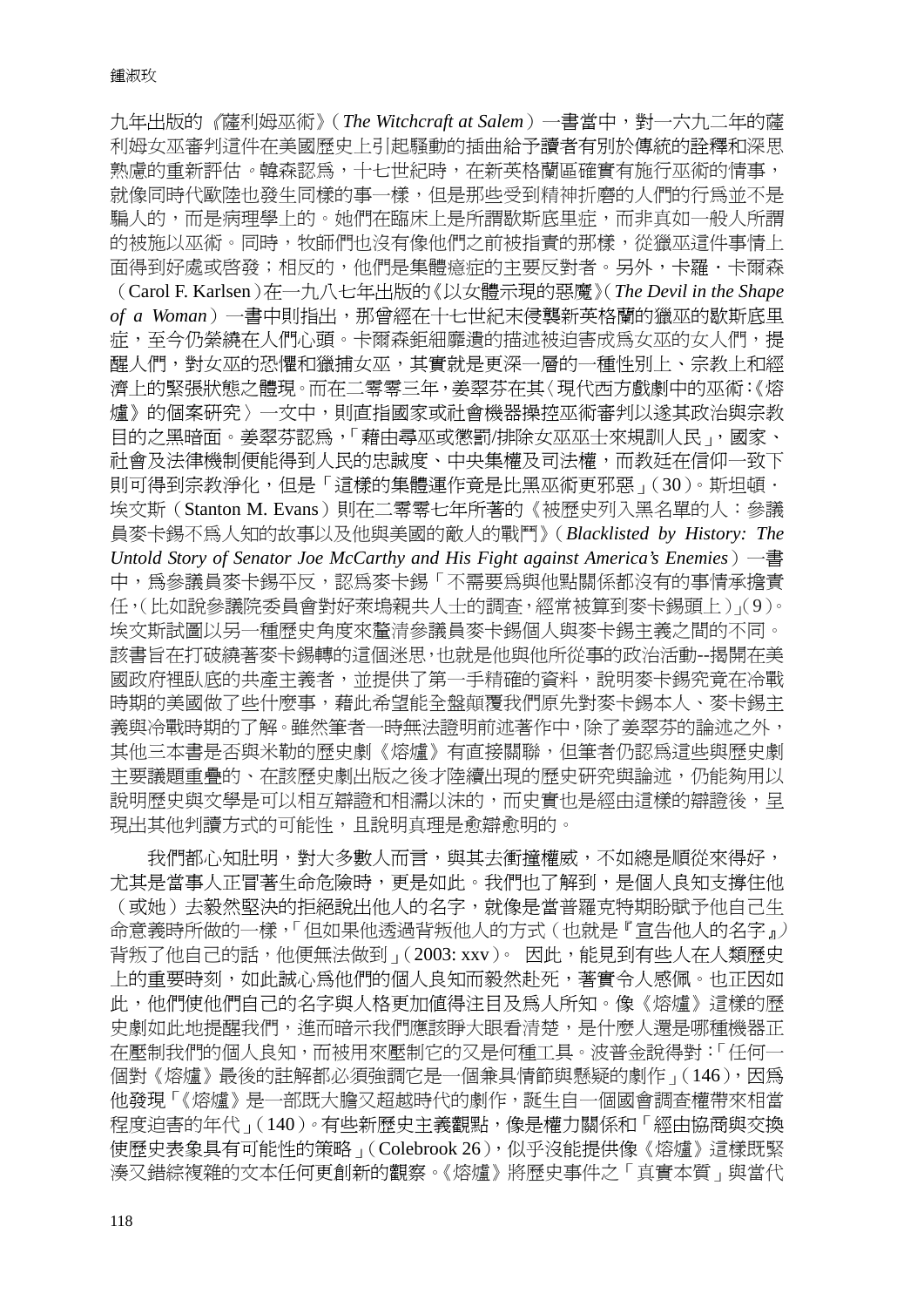政治活動交織在一起,並且激起人們不斷地去辯論文學與歷史之間關係,而這種關 係,也可被看作是一種以文學「記存」歷史也「寄存」歷史的關係。米勒並非只意 在以古喻今,不管是無心或有意,他提供讀者一個在他劇作裡審視文學與歷史間之 關係的契機,在此人們會發現文學可以填補歷史未能詳述之空白,特別是當大多數 的歷史都是由具優勢的菁英們所寫成,而這些優勢菁英們絕不會承認他們會操控歷 史書寫,即便他們總是想要這樣做。至於集體癔症的問題,那只不過是菁英們用來 操弄的工具罷了。職是,以文學記存/寄存歷史,或更精確的說,以歷史劇記存/寄存 歷史,遂提供人們一個在文學裡接收歷史記憶、型塑歷史經驗的新的時序與空間, 允許人們對史實進行情感的延伸與真理的辯證,而藉由閱讀這樣的文學作品,以及 參閱其他與其歷史相關的論述,人們便更能意識及反思歷史的多層面向,發覺歷史 並非黑白分明『而是充滿各色光譜,這就是歷史劇記存/寄存歷史的獨特性。

### 引用書目

Bandial, Quratul-Ain (May 13th, 2010). "Mass hysteria: product of 'jinn' or anxiety?". *The Brunei Times* (BRUNEI-MUARA).

http://www.bt.com.bn/news-national/2010/05/13/mass-hysteria-product-jinn-or-anxi ety (Retrieved 31 July 2012)

Bartholomew, Robert E. & Erich Goode (May/June 2000). "Mass Delusions and Hysterias: Highlights from the Past Millennim." *Committee for Skeptical Inquiry* 24.3 (Retrieved 31 July 2012)

http://www.csicop.org/si/show/mass\_delusions\_and\_hysterias\_highlights\_from\_the\_p ast\_millennium

- Bigsby, Christopher. Ed. *The Cambridge Companion to Arthur Miller*. Cambridge, England: Cambridge UP, 1997. Print.
- Bloom, Harold. Ed. *Arthur Miller*. New York: Chelsea House Publishers, 1987. Print.
- Bonnet, Jean-Marie. "Society vs. the Individual in Arthur Miller's *The Crucible*." *English Studies: A Journal of English Language and Literature*. 63.1 (Feb 1982): 32-36. Print.
- Budick, E. Miller. "History and Other Spectres in *The Crucible*." in *Arthur Miller*. Ed. Harold Bloom. New York: Chelsea House Publishers, 1987. Print.
- Cohen, M. A. "History and Moral in Brecht's The Life of Galileo." *Contemporary Literature* 11.1 (1970) : 80-97. Print.
- Colebrook, Claire. *New Literary Histories*. New York: Manchester University Press, 1997. Print.
- Dukore, Bernard F. *Text and Performance:* Death of a Salesman *and* The Crucible. London: Macmillan Education, 1989. Print.
- Ellis, John M. *Literature Lost: Social Agendas and the Corruption of the Humanities*. New York: Yale University Press, 1997. Print.
- Evans, M. Stanton. *Blacklisted by History: The Untold Story of Senator Joe McCarthy and His Fight against America's Enemies*. New York: Three Rivers Press, 2007. Print.
- Gallagher, Catherine and Stephen Greenblatt. *Practicing New Historicism*. Chicago: The University of Chicago Press, 2000. Print.
- Hansen, Chadwick. *The Witchcraft at Salem* New York: Braziller, George Inc., 1985. Print.
- Karlsen, Carol F. *The Devil in the Shape of a Woman*. New York: Vintage Books, 1987.

<sup>6</sup> 筆者認為,歷史並非黑白分明,但是文學創作內容是可以黑白/善惡分明的。